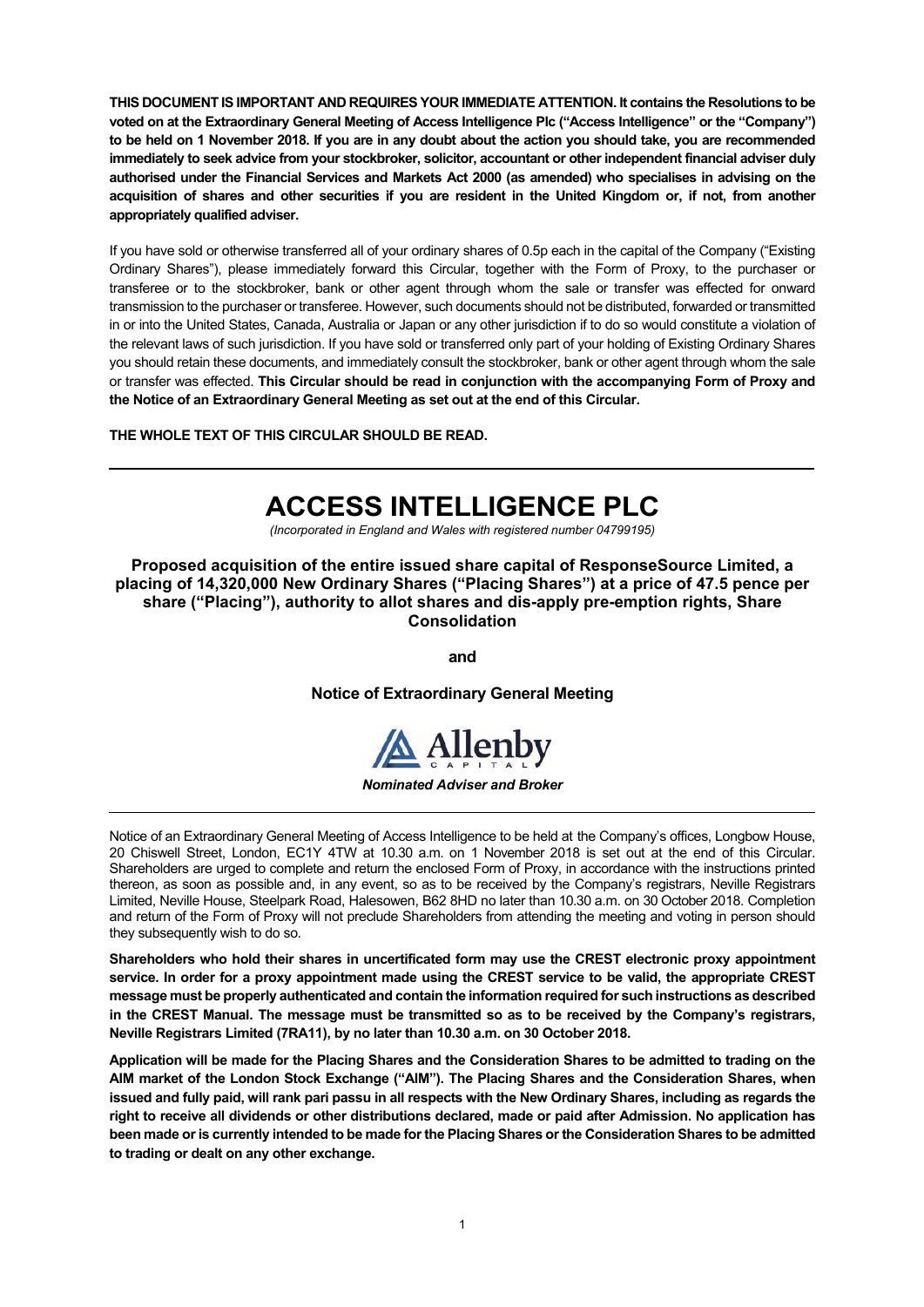Allenby Capital Limited ("Allenby Capital"), which is authorised and regulated in the United Kingdom by the Financial Conduct Authority, is acting as nominated adviser and broker to the Company in connection with the Placing and the proposed admission of the Placing Shares to trading on AIM and the proposals described in this Circular. It will not regard any other person as its client and will not be responsible to anyone else for providing the protections afforded to the clients of Allenby Capital or for providing advice in relation to such proposals. Allenby Capital has not authorised the contents of, or any part of, this Circular and no liability whatsoever is accepted by Allenby Capital for the accuracy of any information or opinions contained in this Circular or for the omission of any information. Allenby Capital as nominated adviser to the Company owes certain responsibilities to the London Stock Exchange which are not owed to the Company, the Directors, Shareholders or any other person. No representation or warranty, expressed or implied, is made or deemed to be made by Allenby Capital Limited or by any of its directors, officers, employees or agents as to any of the contents of this Circular.

The Placing Shares referred to in this Circular have not been and will not be registered under the US Securities Act of 1933, as amended (the "Securities Act") and may not be offered or sold in the United States except pursuant to an exemption from, or in a transaction not subject to, the requirements of the Securities Act. There will be no public offer of the Placing Shares in the United States, the United Kingdom or elsewhere. The Placing Shares are being offered and sold outside the United States in reliance on Regulation S under the Securities Act. The Placing Shares have not been approved or disapproved by the US Securities and Exchange Commission, any state securities commission or other regulatory authority, nor have the foregoing authorities passed upon or endorsed the merits of this offering. Any representation to the contrary is a criminal offence in the United States and any re-offer or resale of any of the Placing Shares in the United States or to a 'US Person' as defined in Regulation S promulgated under the Securities Act may constitute a violation of US law or regulation.

The distribution of this Circular and the offering or sale of the Placing Shares in certain jurisdictions may be restricted by law. No action has been taken by the Company or Allenby Capital that would permit an offering of the Placing Shares or possession or distribution of this Circular or any other offering or publicity material relating to the Placing Shares in any jurisdiction where action for that purpose is required. Persons into whose possession this Circular comes are required by the Company and Allenby Capital to inform themselves about and to observe any such restrictions.

This Circular is directed only at members of the Company falling within the meaning of Article 43(2)(a) of the Financial Services and Markets Act 2000 (Financial Promotion) Order 2005, as amended (all such persons together being referred to as "Relevant Persons"). This Circular must not be acted on or relied on by persons who are not Relevant Persons. This Circular does not constitute an offer of securities and accordingly is not a prospectus, neither does it constitute an admission document drawn up in accordance with the AIM Rules.

## **FORWARD LOOKING STATEMENTS**

This Circular includes "forward-looking statements" which include all statements other than statements of historical facts, including, without limitation, those regarding the Company's financial position, business strategy, plans and objectives of management for future operations, or any statements preceded by, followed by or that include the words "targets", "believes", "expects", "aims", "intends", "will", "may", "anticipates", "would", "could" or "similar" expressions or negatives thereof. Such forward-looking statements involve known and unknown risks, uncertainties and other important factors beyond the Company's control that could cause the actual results, performance or achievements of the Company to be materially different from future results, performance or achievements expressed or implied by such forward-looking statements. Such forward-looking statements are based on numerous assumptions regarding the Company's present and future business strategies and the environment in which the Company will operate in the future. These forward looking statements speak only as at the date of this Circular. The Company expressly disclaims any obligation or undertaking to disseminate any updates or revisions to any forward-looking statements contained herein to reflect any change in the Company's expectations with regard thereto or any change in events, conditions or circumstances on which any such statements are based unless it is required to do so by applicable law or the AIM Rules.

Copies of this Circular will be available free of charge from the Company's registered office and the offices of Allenby Capital, 5 St Helen's Place, London, EC3A 6AB, during normal business hours on each day (excluding Saturday, Sunday and public holidays) from the date hereof until the date of the Extraordinary General Meeting. Copies will also be available from the Company's website at www.accessintelligence.com.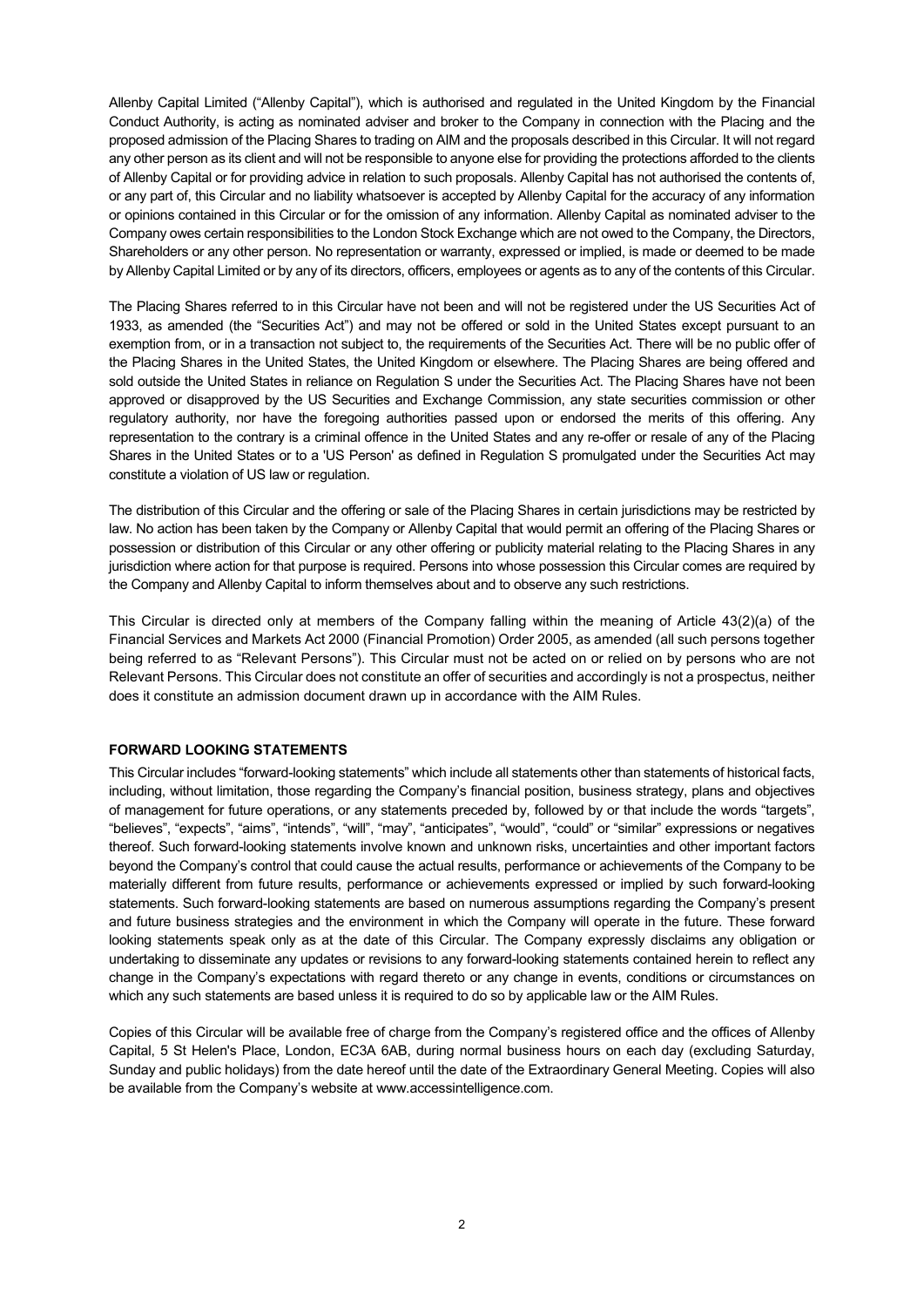# **TABLE OF CONTENTS**

|                                         | Page |
|-----------------------------------------|------|
| DIRECTORS, SECRETARY AND ADVISERS       | 4    |
| PLACING AND SHARE CAPITAL STATISTICS    | 5    |
| EXPECTED TIMETABLE OF PRINCIPAL EVENTS  | 6    |
| <b>DEFINITIONS</b>                      | 7    |
| LETTER FROM THE CHAIRMAN                | 10   |
| NOTICE OF EXTRAORDINARY GENERAL MEETING | 16   |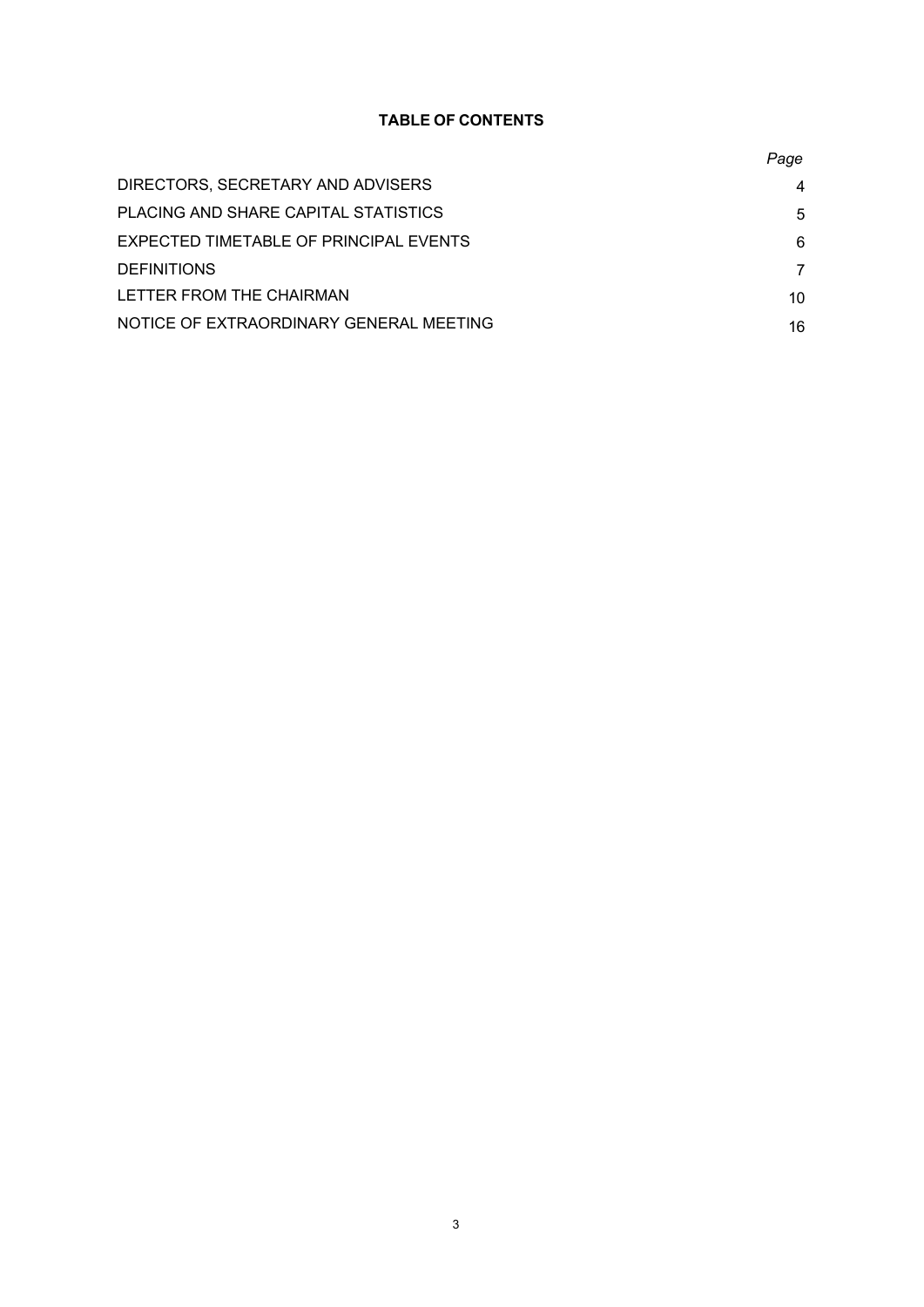# **DIRECTORS, SECRETARY AND ADVISERS**

| Directors                                             | Christopher Satterthwaite (Non-Executive Chairman)<br>Joanna Arnold (Chief Executive Officer)<br>Mark Fautley (Chief Financial Officer)<br>Michael Jackson (Non-Executive Director)<br>Chris Pilling (Non-Executive Director)<br>Jeremy Hamer (Non-Executive Director) |
|-------------------------------------------------------|------------------------------------------------------------------------------------------------------------------------------------------------------------------------------------------------------------------------------------------------------------------------|
| <b>Company Secretary</b>                              | Michael Greensmith                                                                                                                                                                                                                                                     |
| Nominated adviser and broker                          | <b>Allenby Capital Limited</b><br>5 St. Helen's Place<br>London<br>EC3A 6AB                                                                                                                                                                                            |
| Legal advisers to the Company                         | <b>Fieldfisher LLP</b><br><b>Riverbank House</b><br>2 Swan Lane<br>London<br>EC4R 3TT                                                                                                                                                                                  |
| Legal advisers to the nominated<br>adviser and broker | Marriott Harrison LLP<br>11 Staple Inn<br>London<br>WC1V 7QH                                                                                                                                                                                                           |
| Registrar                                             | <b>Neville Registrars Limited</b><br><b>Neville House</b><br>Steelpark Road<br>Halesowen                                                                                                                                                                               |

B62 8HD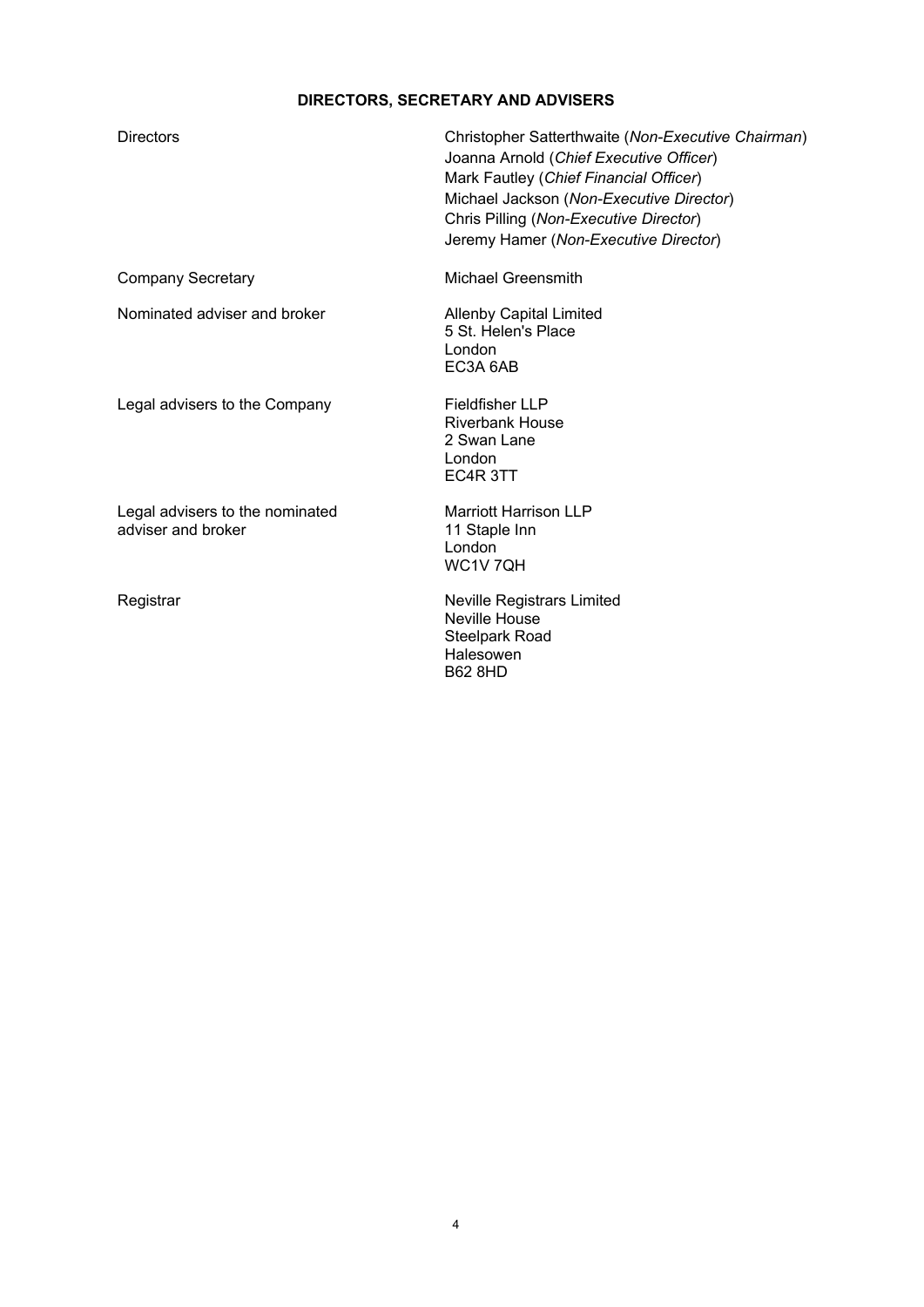# **PLACING AND SHARE CAPITAL STATISTICS**

| Number of Existing Ordinary Shares at the date of this Circular                                 | 486,591,022                     |
|-------------------------------------------------------------------------------------------------|---------------------------------|
| Number of Ordinary Shares held in treasury at the date of this Circular                         | 29,666,667                      |
| Number of Ordinary Shares with voting rights at the date of this Circular                       | 456,924,355                     |
| Number of Existing Ordinary Shares at the date of the EGM                                       | 486,591,030                     |
| Number of New Ordinary Shares immediately following the Share<br>Consolidation                  | 48,659,103                      |
| <b>Placing Price</b>                                                                            | 47.5 pence                      |
| <b>Total number of Placing Shares</b>                                                           | 14,320,000                      |
| Number of First Placing Shares                                                                  | 2,105,264                       |
| Number of Second Placing Shares                                                                 | 12,214,736                      |
| <b>Number of Consideration Shares</b>                                                           | 793,651                         |
| Enlarged Voting Share Capital at Second Admission                                               | 60,806,088                      |
| Percentage of the Enlarged Voting Share Capital comprised by the<br><b>Placing Shares</b>       | approximately 23.6 per<br>cent. |
| Percentage of the Enlarged Voting Share Capital comprised by the<br><b>Consideration Shares</b> | approximately 1.3 per cent.     |
| Estimated gross proceeds of the Placing                                                         | £6.8 million                    |
| Estimated net proceeds of the Placing                                                           | approximately £6.3 million      |
| Market capitalisation of the Company at the Placing Price on Second<br>Admission                | £28.9 million                   |
| <b>ISIN at Admission</b>                                                                        | GB00BGQVB052                    |
| <b>SEDOL at Admission</b>                                                                       | BGQVB05                         |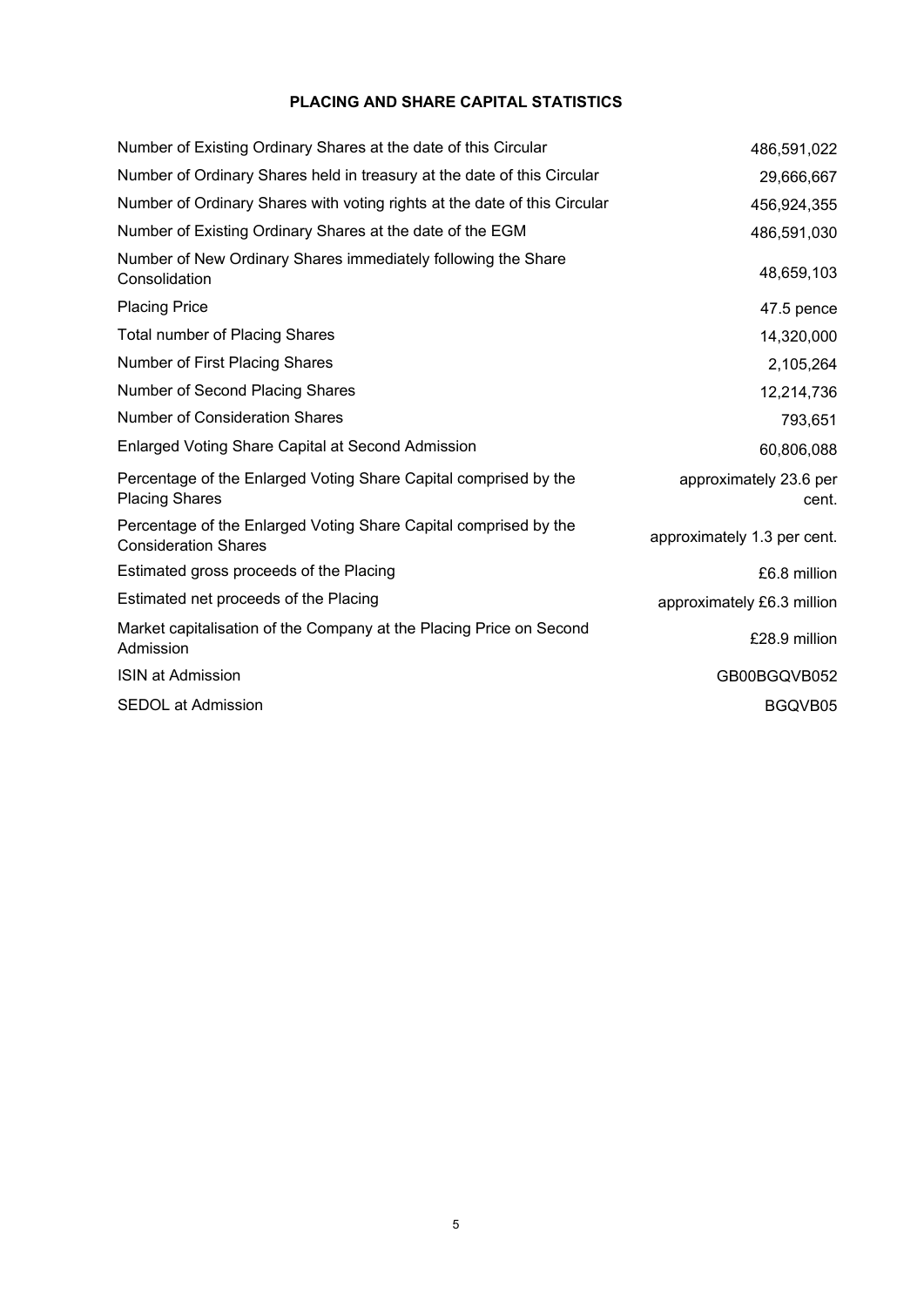# **EXPECTED TIMETABLE OF PRINCIPAL EVENTS**

|                                                                                                                                                                  | 2018                                                                                                     |
|------------------------------------------------------------------------------------------------------------------------------------------------------------------|----------------------------------------------------------------------------------------------------------|
| Circular and Form of Proxy posted to Shareholders                                                                                                                | 9 October                                                                                                |
| Latest time and date for receipt of completed Forms of Proxy                                                                                                     | 10.30 a.m. on 30 October                                                                                 |
| <b>Extraordinary General Meeting</b>                                                                                                                             | 10.30 a.m. on 1 November                                                                                 |
| Last time and date for dealings in the Existing Ordinary Shares                                                                                                  | 4.30 p.m. on 1 November                                                                                  |
| Record time and date for Share Consolidation                                                                                                                     | 6.00 p.m. on 1 November                                                                                  |
| Admission effective and dealings in the New Ordinary Shares<br>expected to commence on AIM                                                                       | 8.00 a.m. on 2 November                                                                                  |
| Admission of the First Placing Shares to trading on AIM                                                                                                          | 8.00 a.m. on 2 November                                                                                  |
| CREST member accounts expected to be credited for the New<br>Ordinary Shares and the First Placing Shares in uncertificated<br>form (where applicable)           | 2 November                                                                                               |
| Admission of the Second Placing Shares and the Consideration<br>Shares to trading on AIM                                                                         | 8.00 a.m. on 5 November                                                                                  |
| CREST member accounts expected to be credited for the<br>Second Placing Shares in uncertificated form (where applicable)                                         | 5 November                                                                                               |
| Dispatch of definitive share certificates for the New Ordinary<br>Shares, Placing Shares and the Consideration Shares in<br>certificated form (where applicable) | within 10 working days of each<br>Admission                                                              |
| Despatch of fractional entitlement cheques or payments through<br><b>CREST</b>                                                                                   | 14 days after sale in full of the<br>aggregated fractional entitlements to<br><b>New Ordinary Shares</b> |

*Each of the dates in the above timetable and the rest of the Circular are indicative only, assumes that the Resolutions are passed at the Extraordinary General Meeting and are subject to change at the absolute discretion of the Company. References to time in this Circular are to London time. If any of the above times and/or dates change, the revised time(s) and/or date(s) will be notified to Shareholders by announcement through a Regulatory Information Service.*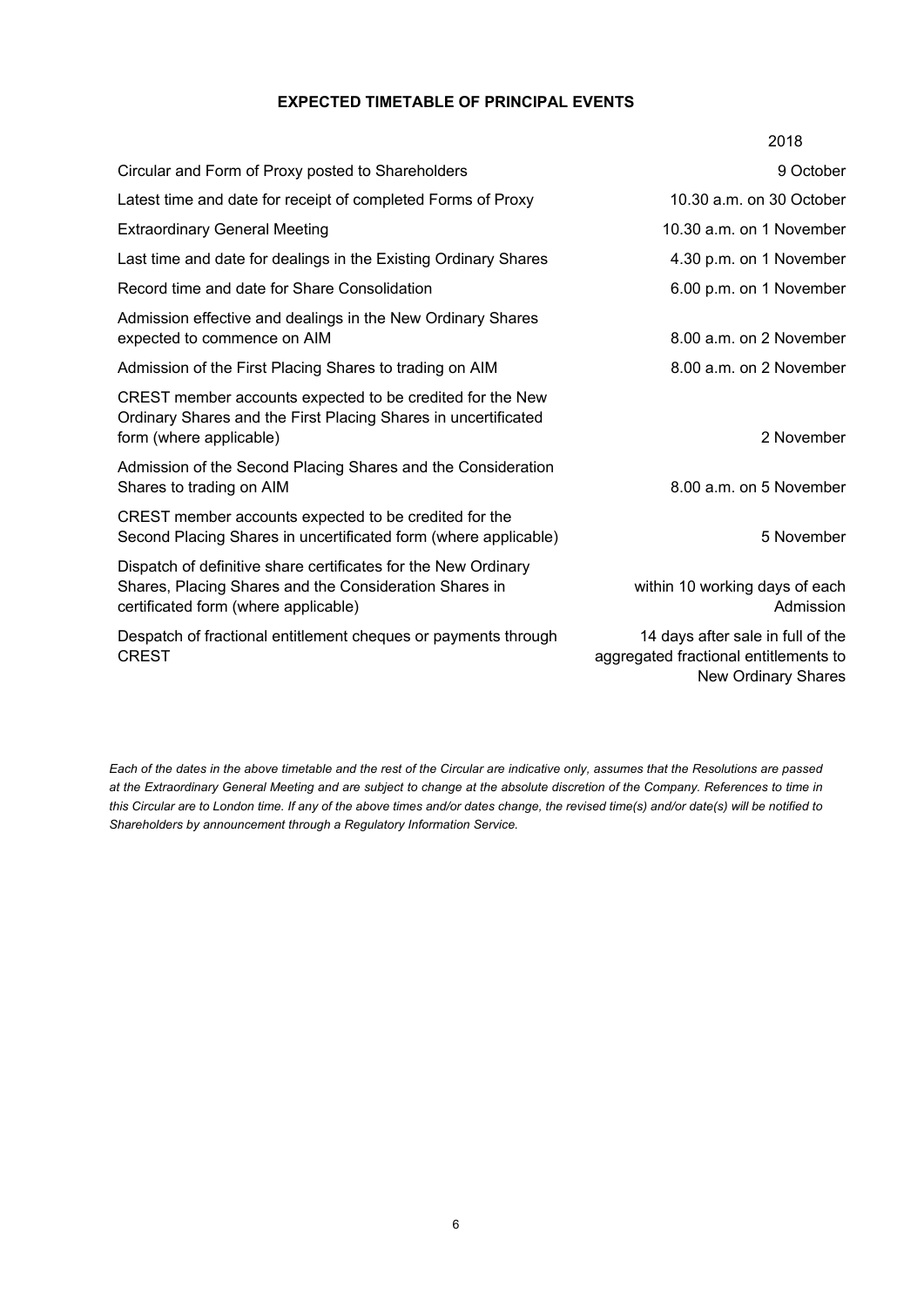# **DEFINITIONS**

The following definitions apply throughout this Circular, unless the context requires otherwise:

| "Admission"                        | First Admission and/or Second Admission (as the<br>context requires);                                                                                                                         |
|------------------------------------|-----------------------------------------------------------------------------------------------------------------------------------------------------------------------------------------------|
| "AIM"                              | the market of the name operated by the London<br>Stock Exchange;                                                                                                                              |
| "AIM Rules"                        | the AIM Rules for Companies, as published and<br>amended from time to time by the London Stock<br>Exchange;                                                                                   |
| "Allenby Capital"                  | Allenby Capital Limited, the Company's nominated<br>adviser and broker pursuant to the AIM Rules;                                                                                             |
| "Acquisition"                      | the proposed acquisition of the entire issued share<br>capital of ResponseSource pursuant to the terms of<br>the Acquisition Agreement;                                                       |
| "Acquisition Agreement"            | the conditional agreement dated 9 October 2018<br>between the Company and the ResponseSource<br>Sellers;                                                                                      |
| "Articles"                         | the articles of association of Access Intelligence as<br>in force at the date of this Circular;                                                                                               |
| "Circular"                         | this document;                                                                                                                                                                                |
| "Company" or "Access Intelligence" | Access Intelligence plc;                                                                                                                                                                      |
| "Completion"                       | completion of the Acquisition in accordance with<br>the terms of Acquisition Agreement;                                                                                                       |
| "Consideration Shares"             | the 793,651 New Ordinary Shares to be issued at<br>a price of 63 pence per share in connection with<br>the Acquisition, pursuant to the terms of the<br><b>Acquisition Agreement;</b>         |
| <b>"CREST"</b>                     | the relevant system for the paperless settlement of<br>trades and the holding of uncertificated securities<br>operated by Euroclear UK & Ireland in accordance<br>with the CREST Regulations; |
| "CREST member"                     | a person who has been admitted by Euroclear UK<br>& Ireland as a system-member (as defined in the<br><b>CREST Regulations);</b>                                                               |
| "CREST Regulations"                | the Uncertificated Securities Regulations 2001 (SI<br>2001/3755) (as amended);                                                                                                                |
| "Directors" or "Board"             | the directors of the Company;                                                                                                                                                                 |
| "EIS"                              | Enterprise Investment Scheme;                                                                                                                                                                 |
| "Enlarged Voting Share Capital"    | the 60,806,088 New Ordinary Shares in issue,<br>excluding the 2,966,666 New Ordinary Shares that<br>will be held in treasury immediately following<br>Second Admission;                       |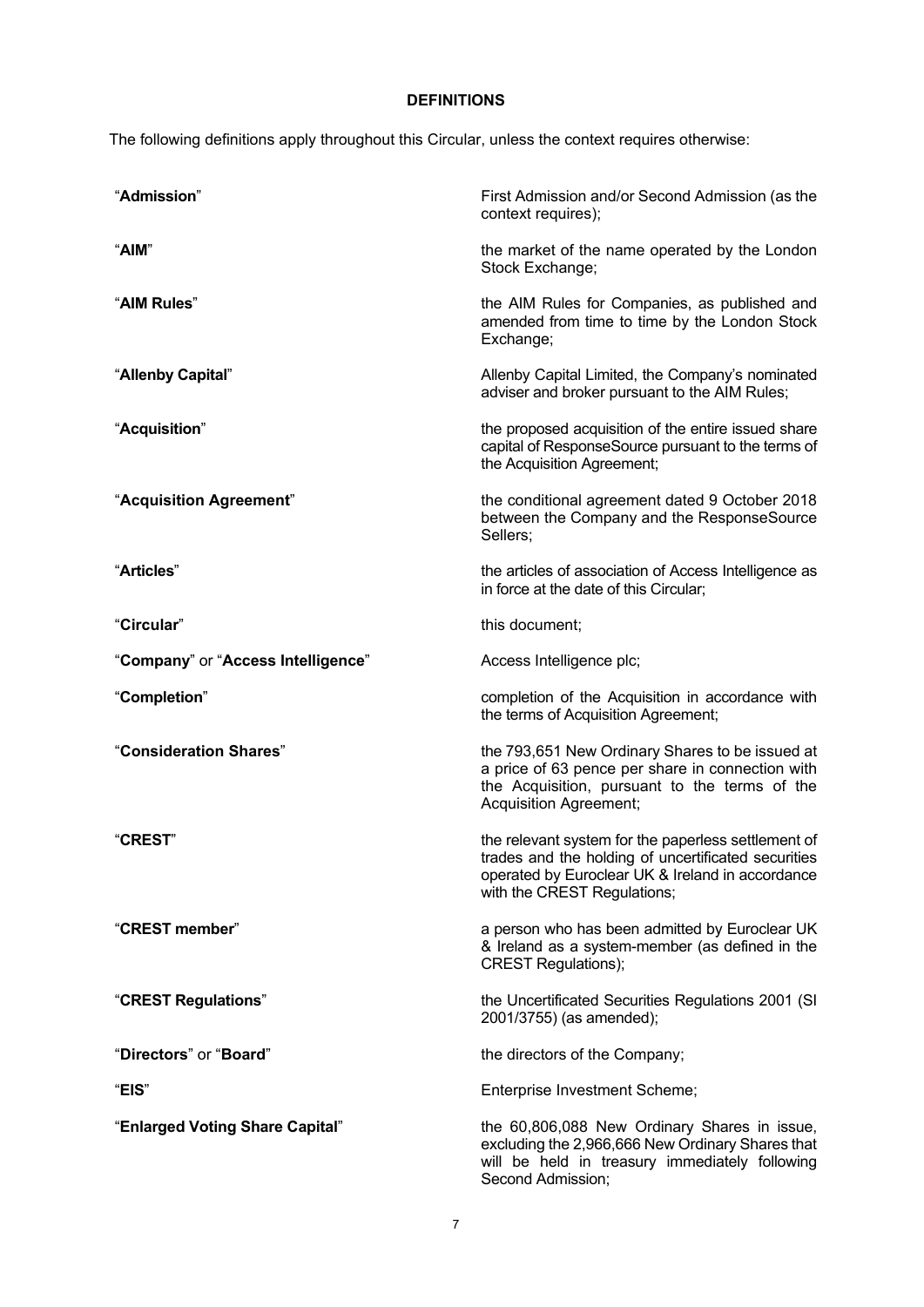| "Euroclear UK & Ireland"                 | Euroclear UK & Ireland Limited, the operator of<br>CREST:                                                                                                                             |
|------------------------------------------|---------------------------------------------------------------------------------------------------------------------------------------------------------------------------------------|
| "Existing Ordinary Shares"               | the 486,591,022 existing ordinary shares of 0.5<br>pence each in the capital of the Company in issue<br>as at the date of this Circular;                                              |
| "Extraordinary General Meeting" or "EGM" | the extraordinary general meeting of Shareholders<br>to be held at the Company's offices, Longbow<br>House, 20 Chiswell Street, London, EC1Y 4TW<br>at 10.30 a.m. on 1 November 2018; |
| "First Admission"                        | the admission to trading on AIM of the First Placing<br>Shares in accordance with the AIM Rules, which is<br>expected to take place on 2 November 2018;                               |
| "First Placing"                          | the placing by Allenby Capital on behalf of the<br>Company of the First Placing Shares at the Placing<br>Price pursuant to the terms of the Placing<br>Agreement;                     |
| "First Placing Shares"                   | the 2,105,264 New Ordinary Shares which<br>have been conditionally placed by Allenby<br>Capital with institutional and other investors<br>pursuant to the First Placing;              |
| "Form of Proxy"                          | the form of proxy accompanying this Circular;                                                                                                                                         |
| "Group"                                  | the Company and its subsidiaries;                                                                                                                                                     |
| "HMRC"                                   | Her Majesty's Revenue and Customs;                                                                                                                                                    |
| "Independent Directors"                  | Joanna Arnold and Chris Pilling;                                                                                                                                                      |
| "Investing Directors"                    | Christopher Satterthwaite and Mark Fautley;                                                                                                                                           |
| "ISIN"                                   | International Securities Identification Number;                                                                                                                                       |
| "Neville Registrars" or "Registrars"     | Neville Registrars Limited;                                                                                                                                                           |
| "New Ordinary Shares"                    | the new ordinary shares of 5 pence each in the<br>capital of the Company following the Share<br>Consolidation;                                                                        |
| "Notice of Meeting"                      | the notice of Extraordinary General Meeting set out<br>at the end of this Circular;                                                                                                   |
| "Ordinary Shares"                        | means the Existing Ordinary Shares or the New<br>Ordinary Shares as the context requires;                                                                                             |
| "Placees"                                | the persons who have conditionally agreed to<br>subscribe for the Placing Shares;                                                                                                     |
| "Placing"                                | together, the First Placing and the Second Placing;                                                                                                                                   |
| "Placing Agreement"                      | the conditional agreement dated 9 October 2018<br>between the Company (1) and Allenby Capital (2)<br>relating to the Placing;                                                         |
| "Placing Price"                          | 47.5 pence per Placing Share;                                                                                                                                                         |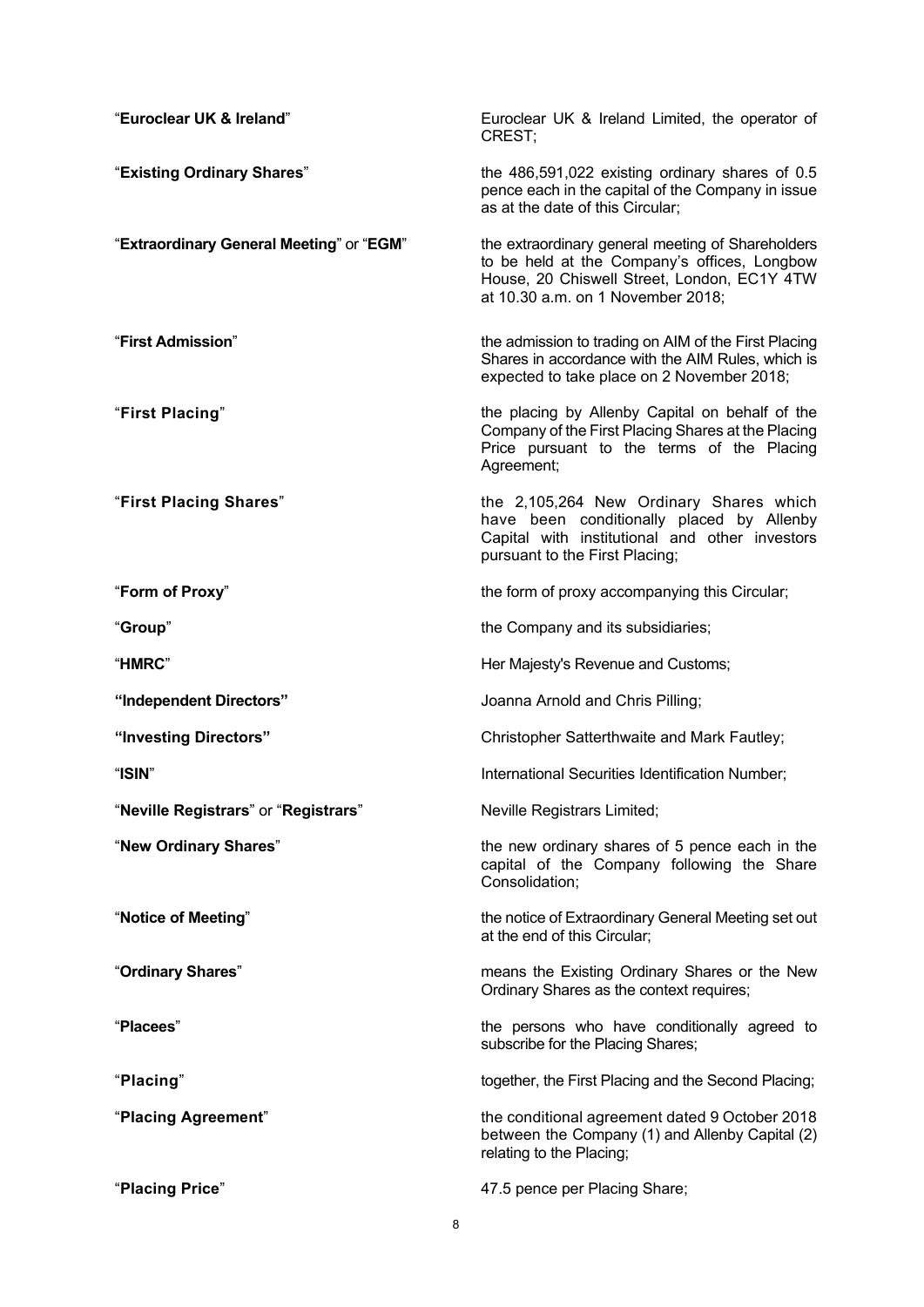| "Placing Shares"                 | the First Placing Shares and/or the Second<br>Placing Shares (as the context requires);                                                                                                  |
|----------------------------------|------------------------------------------------------------------------------------------------------------------------------------------------------------------------------------------|
| "Proposals"                      | the Share Consolidation, the Acquisition and the<br>Placing;                                                                                                                             |
| "Record Date"                    | the record time and date for the Share<br>Consolidation being, 6.00 p.m. on 1 November<br>2018;                                                                                          |
| "Regulatory Information Service" | a service approved by the Financial Conduct<br>Authority for the distribution to the public or<br>regulatory announcements;                                                              |
| "Resolutions"                    | the resolutions set out in the Notice of Meeting<br>to be proposed to Shareholders at the EGM;                                                                                           |
| "ResponseSource"                 | ResponseSource Limited;                                                                                                                                                                  |
| "ResponseSource Sellers"         | Daryl Willcox, Daniel Griffiths, Richard Willcox,<br>Nicolas Gilbert, Barry de la Rosa, Anne Burke and<br>Jenny Williams;                                                                |
| "Second Admission"               | the admission to trading on AIM of the Second<br>Placing Shares and the Consideration Shares in<br>accordance with the AIM Rules, which is expected<br>to take place on 5 November 2018; |
| "Second Placing"                 | the placing by Allenby Capital on behalf of the<br>Company of the Second Placing Shares at the<br>Placing Price pursuant to the terms of the<br>Placing Agreement;                       |
| "Second Placing Shares"          | the 12,214,736 New Ordinary Shares which<br>have been conditionally placed by Allenby<br>Capital with institutional and other investors<br>pursuant to the Second Placing;               |
| "Share Consolidation"            | the proposed consolidation of every 10 Existing<br>Ordinary Shares into one New Ordinary Share;                                                                                          |
| "Shareholder(s)"                 | holder(s) of Ordinary Shares;                                                                                                                                                            |
| "VCT"                            | Venture Capital Trust; and                                                                                                                                                               |
| "£", "pence" or "p"              | the lawful currency of the United Kingdom.                                                                                                                                               |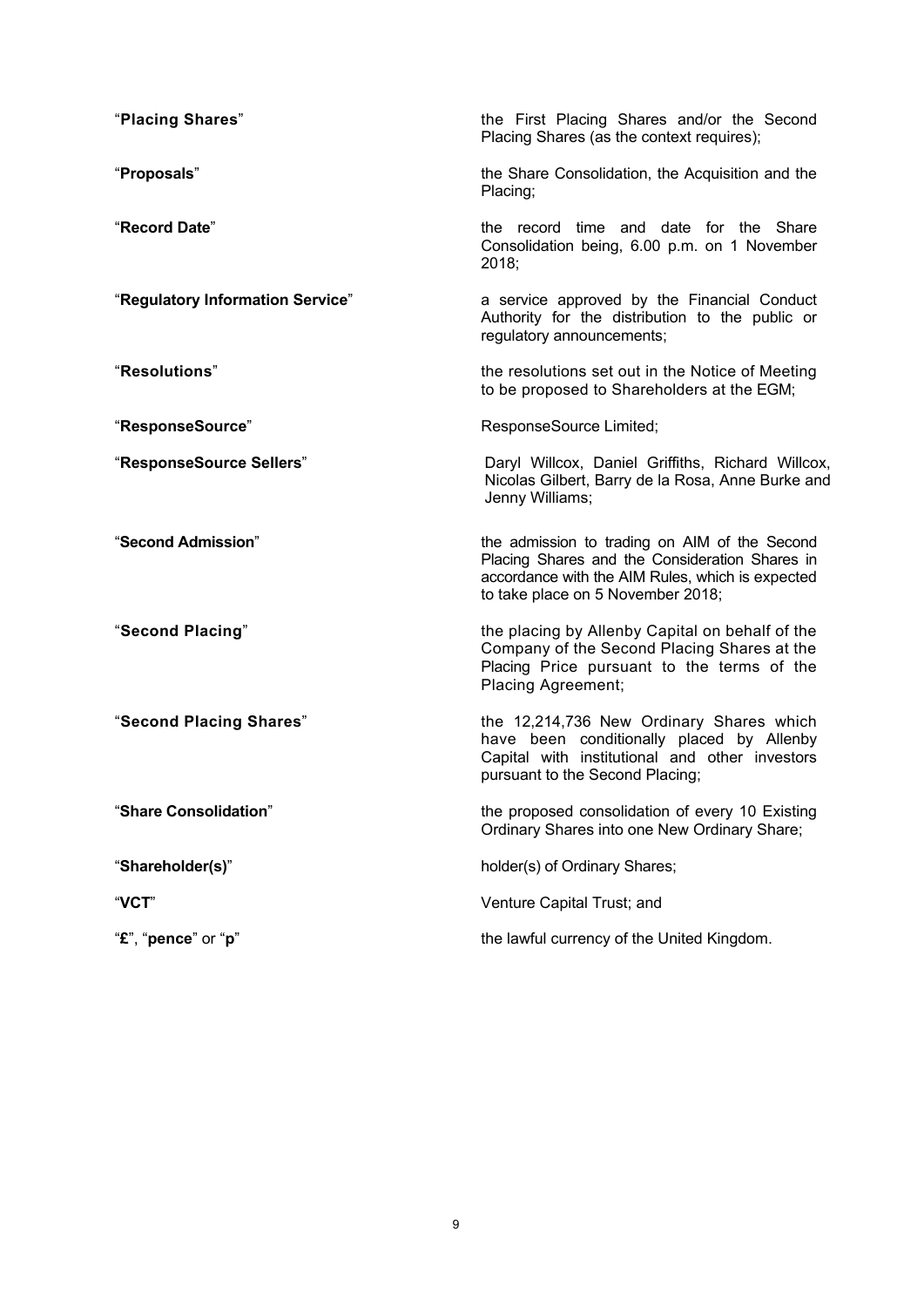# **ACCESS INTELLIGENCE PLC**

*(Incorporated and registered in England and Wales under the Companies Acts 1985 and 2006 with registered number 04799195)* 

Christopher Satterthwaite (*Non-Executive Chairman*) Joanna Arnold (*Chief Executive Officer*) Mark Fautley (*Chief Financial Officer*) Michael Jackson (*Non-Executive Director*) Chris Pilling (*Non-Executive Director*) Jeremy Hamer (*Non-Executive Director*)

*Directors: Registered Office:*  Longbow House 20 Chiswell Street London EC1Y 4TW

9 October 2018

Dear Shareholder (and, for information only, holders of options over Ordinary Shares)

# **Proposed Acquisition, Placing, Share Consolidation and Notice of Extraordinary General Meeting**

## **1. Introduction**

The Company announced today:

- the proposed acquisition of the entire issued share capital of ResponseSource;
- a conditional placing to raise £6.8 million (before expenses) by way of the issue of 14,320,000 New Ordinary Shares at the Placing Price in two tranches; and
- the proposed consolidation of every 10 Existing Ordinary Shares into one New Ordinary Share.

The Acquisition and the Placing are conditional, *inter alia*, upon the Share Consolidation and the Company obtaining approval of Shareholders at the Extraordinary General Meeting to grant the Directors authority to allot New Ordinary Shares and to disapply Shareholders' statutory pre-emption rights. Accordingly, I am writing to give notice of the EGM which will be held at the Company's offices, Longbow House, 20 Chiswell Street, London, EC1Y 4TW on 1 November 2018 at 10.30 a.m. at which the Resolutions will be proposed.

## **The purpose of this Circular is, amongst other things, to explain the background to and reasons for the Proposals and to explain why the Board believes that the Proposals will promote the growth and success of the Company for the benefit of the Shareholders as a whole, and to seek Shareholder approval to the passing of the Resolutions at the Extraordinary General Meeting.**

This Circular also contains the Directors' recommendation that Shareholders vote in favour of the Resolutions. Notice of the Extraordinary General Meeting, at which the Resolutions will be proposed, is set out at the end of this Circular. A Form of Proxy is also enclosed with this Circular for use at the EGM.

The Directors intend to vote in favour of the Resolutions in respect of their own beneficial holdings in the Company which amount in aggregate to 47,619,953 Existing Ordinary Shares and represent approximately 10.42 per cent. of the issued voting share capital of the Company.

The Directors believe that the Placing is the most appropriate way to raise additional funds for Access Intelligence. The Directors consider that the Placing provides greater certainty than other available means of raising additional funds in a timely fashion and the transaction costs would be less overall than the transaction costs required to pursue alternate means of raising additional funds.

## **2. Terms of the Acquisition**

On 9 October 2018, the Company entered into the Acquisition Agreement with the ResponseSource Sellers to acquire the entire issued share capital of ResponseSource (subject to admission of the Consideration Shares to trading on AIM, completion of the Second Placing and certain other conditions).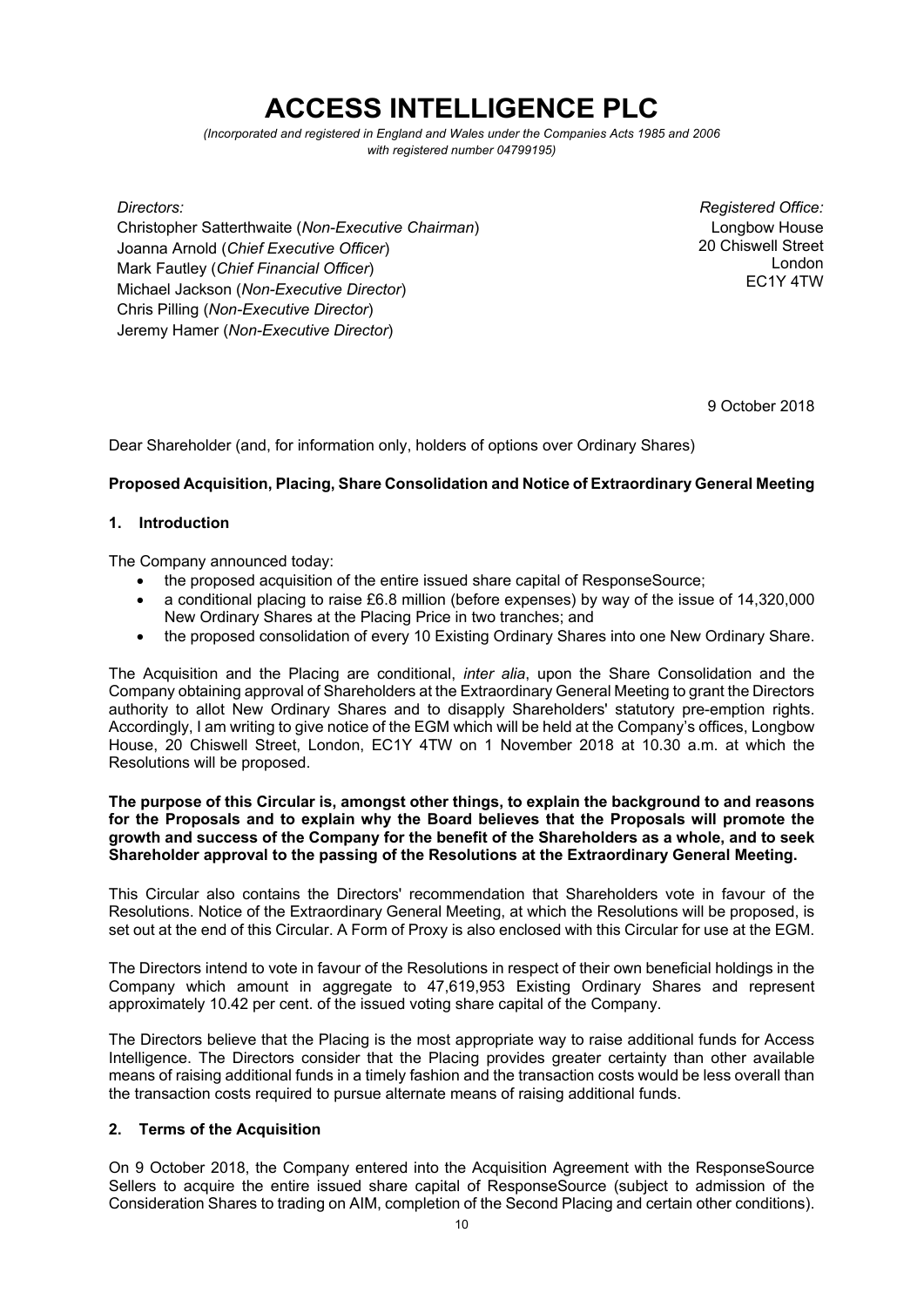The consideration payable is £5.5 million (subject to adjustment in accordance with the terms of the Acquisition Agreement).

The consideration will be satisfied as follows:

- £5 million payable in cash and the agreed amount of free cash in ResponseSource at the date of Completion (subject to a completion accounts adjustment post-Completion by reference to the actual free cash at Completion); and
- £0.5 million by the allotment and issue to the ResponseSource Sellers on Completion of 793,651 Consideration Shares at a price of 63 pence per share (equivalent to 6.3 pence per Existing Ordinary Share).

Conditional on the Consideration Shares being allotted, the ResponseSource Sellers shall enter into lock-in agreements, pursuant to which each ResponseSource Seller undertakes to not dispose of any Consideration Shares for a period of 12 months after Completion and for a further 12 months period to only dispose of any Consideration Shares in accordance with orderly market principles, save in certain limited circumstances.

Completion of the Acquisition is conditional on, amongst other things, the satisfaction or waiver of the following conditions on or before 5 November 2018 (or such later date as the Company and the ResponseSource Sellers agree, being not later than 19 November 2018):

- admission of the Consideration Shares to trading on AIM and such admission becoming effective in accordance with the AIM Rules;
- the Resolutions being passed; and
- the Placing Agreement not being terminated and becoming unconditional in accordance with its terms (save for any condition relating to Admission, the allotment of the Placing Shares and the Acquisition Agreement becoming unconditional or being completed).

In addition, the Acquisition Agreement contains what the Directors (after seeking appropriate advice) consider are appropriate and normal warranties and indemnities from the ResponseSource Sellers. The Company is entitled to terminate the Acquisition Agreement in certain circumstances, including, amongst other things, if at any time before Completion there is any breach of any of the warranties which is material in the context of the Acquisition.

## **3. Information on ResponseSource**

ResponseSource, a leading Software as a Service ("SaaS") business providing online intelligence to PR, marketing and journalism professionals, was founded in 1997 by Daryl Willcox, a former journalist, who utilised his understanding of UK journalist and PR networks to deliver innovative online services via flexible online platforms that serve the PR community. ResponseSource's most significant product offering, The Journalist Enquiry Service delivers enquiries from journalists to PR professionals and is a complementary product to Vuelio's existing suite of services. The ResponseSource Acquisition will fulfil a current need and longer term strategic aim to strengthen its service to the journalist and PR sectors by improving Access Intelligence's media data and press release wire offering, as well as providing major upsell opportunities for core Vuelio services to an additional client base of approximately 1,900 customers.

In the year ended 31 December 2017 ResponseSource achieved an unaudited profit before tax of £0.3 million on a revenue of £3.1 million and had net assets of £555,000 as at 31 December 2017. Based on the unaudited results for the year ended 31 December 2017, 93 per cent. of the revenue was recurring and the revenue for that year showed a 13 per cent. growth over the previous year.

ResponseSource has also continued to grow during the 2018 financial year, with monthly recurring revenue increasing 11 per cent. to £277,000 between August 2017 and August 2018.

## **4. Reasons for the Acquisition**

The Directors believe that the opportunity to acquire a highly complementary SaaS business in the communications market will be earnings enhancing in the first full year.

The Acquisition represents significant upsell and cross-sell opportunities to the ResponseSource client base, whilst accelerating Vuelio's development roadmap. The Directors believe that the Acquisition, together with the Company's market leading Vuelio platform, will strengthen the service offering to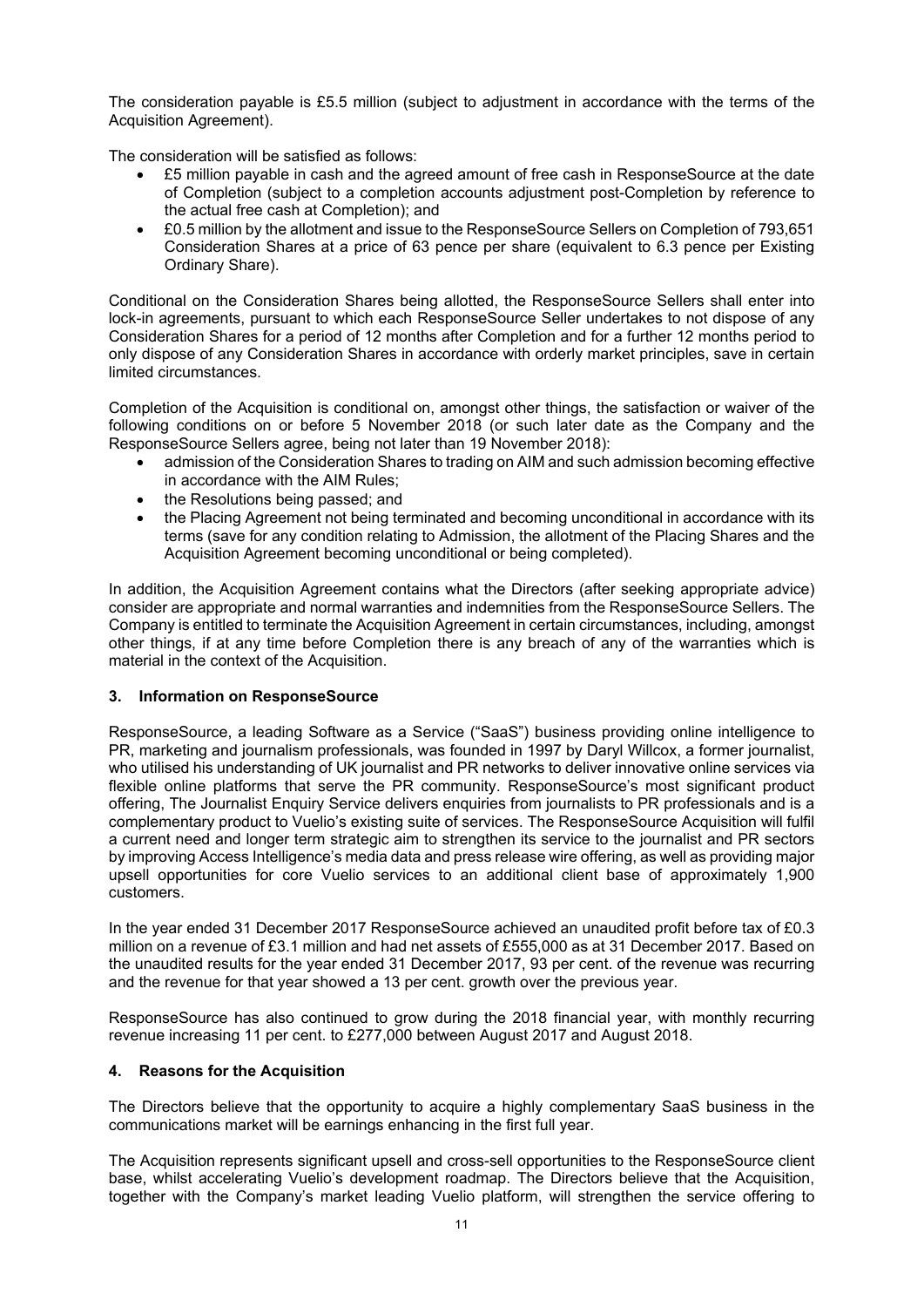customers and potential customers, enhance client retention through a broader and improved SaaS offering and provide a stronger consultative layer in the media sphere.

As significant investment has already been injected into Vuelio's integrated communications platform, the Directors believe that it will be a straightforward process to integrate customers.

The Directors believe that there is significant value in the ResponseSource brand and they intend to continue to market products under that brand for the foreseeable future following completion of the Acquisition.

## **5. Details of the Placing**

Under the Placing, the Company has conditionally raised £6.8 million (before expenses) through a placing of 14,320,000 New Ordinary Shares at 47.5 pence per share with institutional and other investors including the Investing Directors. The Company has entered into a Placing Agreement with Allenby Capital under which Allenby Capital has agreed to use its reasonable endeavours to procure Placees for the Placing Shares at the Placing Price. The Placing has not been underwritten.

The Placing Shares will represent approximately 23.6 per cent. of the Enlarged Voting Share Capital. The Placing Price represents a discount of approximately 24.6 per cent. (adjusted to reflect the Share Consolidation) to the closing mid-market price on AIM of 6.3 pence per Existing Ordinary Share on 8 October 2018, being the last dealing day prior to the date of this Circular.

The first tranche of the Placing, to raise a total of £1 million by the issue of 2,105,264 New Ordinary Shares (being the First Placing Shares) at 47.5 pence each, will be EIS/VCT qualifying. The First Placing is conditional upon, *inter alia*, the passing of the Resolutions to be put to Shareholders of the Company at the EGM (granting the Directors authority to allot New Ordinary Shares for cash on a pre-emptive basis) and First Admission becoming effective at 8.00 a.m. on 2 November 2018 (or such later date as the Company and Allenby may agree, being not later than 8.00 a.m. on 16 November 2018). The First Placing is not conditional on completion of the Second Placing nor on completion of the Acquisition occurring so there is a possibility that the First Placing may complete and the First Placing Shares are issued but that neither the Acquisition nor the Second Placing completes.

The second tranche of the Placing, to raise a total £5.8 million by the issue of 12,214,736 New Ordinary Shares (being the Second Placing Shares) at 47.5 pence each, is conditional upon, *inter alia*, First Admission becoming effective. In addition, the Second Placing is conditional, *inter alia*, on the Acquisition Agreement becoming unconditional in all respects (save for any condition in that agreement relating to the Placing Agreement) and Second Admission becoming effective at 8.00 a.m. on 5 November 2018 (or such later date as the Company and Allenby may agree, being not later than 8.00 a.m. on 19 November 2018).

The Placing Agreement contains, *inter alia*, customary undertakings and warranties given by the Company in favour of Allenby Capital as to the accuracy of information contained in this Circular and other matters relating to the Company. Allenby Capital may terminate the Placing Agreement in specified circumstances prior to Admission, including, *inter alia*, for material breach of the Placing Agreement by the Company or of any other warranties contained in it and in the event of a *force majeure* event occurring.

The Placing Shares will be issued credited as fully paid and will rank *pari passu* in all respects with the New Ordinary Shares, including the right to receive dividends and other distributions declared on or after the date on which they are issued.

It is expected that CREST accounts will be credited on the relevant day of Admission and that share certificates (where applicable) will be dispatched within 10 working days of each Admission.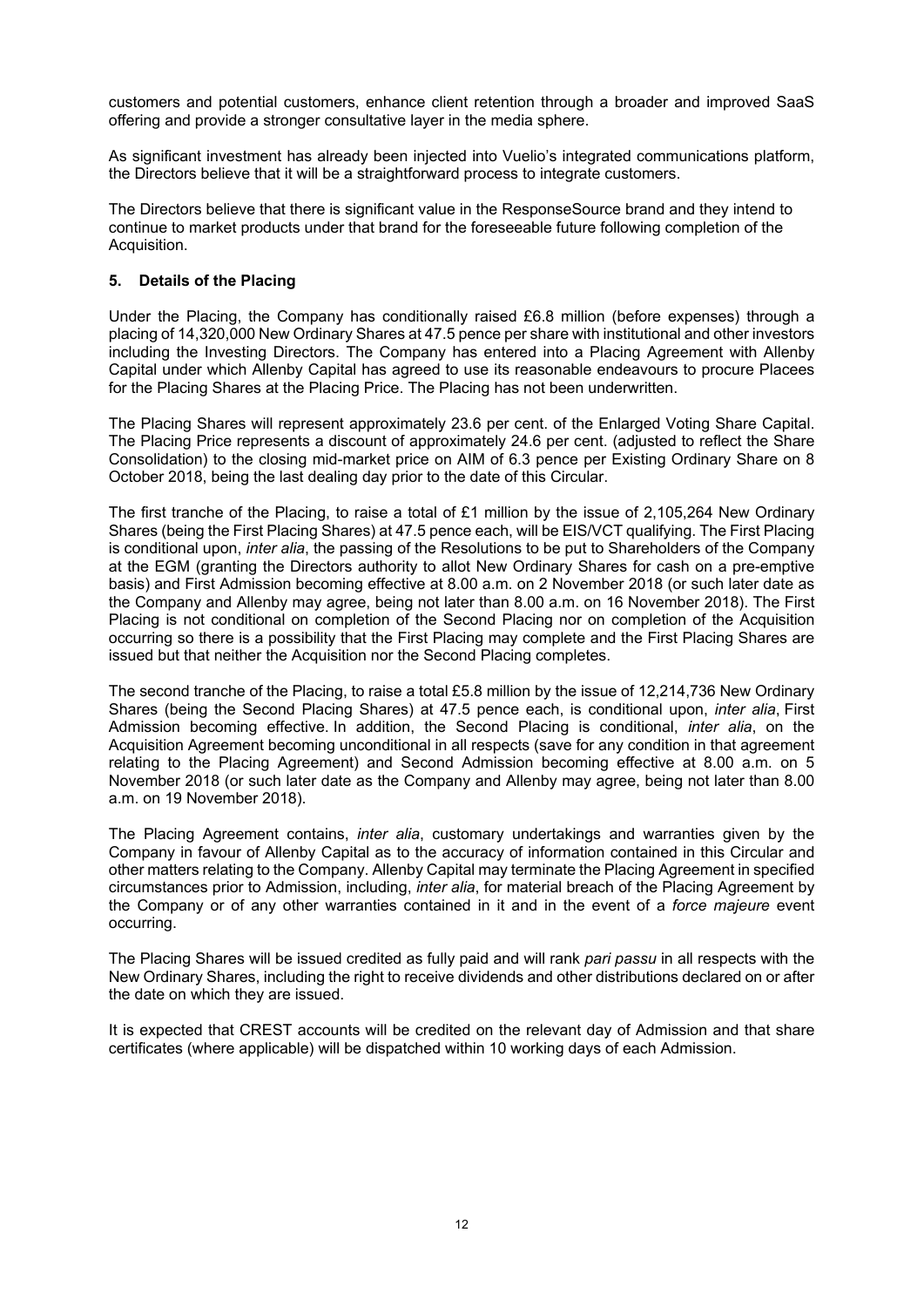## **6. Use of Proceeds of the Placing**

Under the Placing, the Company will receive gross proceeds of £6.8 million. The Directors intend to use the proceeds of the Placing as follows:

- to pay the cash consideration of £5 million for the entire issued share capital of ResponseSource;
- to settle professional costs incurred by the Company in connection with the Placing and Acquisition of approximately £0.5 million;
- $\bullet$  to cover development and integration costs of approximately £1.0 million; and
- £0.3 million for working capital generally.

# **7. Share Consolidation**

The Company's current issued share capital consists of 486,591,022 Existing Ordinary Shares. The number of Existing Ordinary Shares in issue is the result of a number of capital raisings since the Company's incorporation in order to fund its operations. The Directors consider that the current issued share capital is much higher than similar sized companies on AIM and the Directors believe that this negatively affects investors' perception of the Company. The Directors believe that it is in the best interests of the Company for there to be a one-for-ten share consolidation to reduce the number of Ordinary Shares in issue and increase the share price with a view to decreasing the spread between the bid and offer prices. Under the Share Consolidation, holders of Existing Ordinary Shares will receive:

# **1 New Ordinary Share for every 10 Existing Ordinary Shares**

and so in proportion to the number of Existing Ordinary Shares held on the Record Date.

Following the Share Consolidation, Shareholders will still hold the same proportion of the Company's ordinary share capital as before the Share Consolidation. Other than a change in nominal value, consolidated New Ordinary Shares will carry equivalent rights under the Articles to the Existing Ordinary Shares.

To effect the Share Consolidation, it will be necessary to issue an additional eight Existing Ordinary Shares so that the Company's issued ordinary share capital is exactly divisible by 10. These eight additional Existing Ordinary Shares will be issued to the Company's broker, Allenby Capital, before the Record Date. Since these additional shares would only represent a fraction of a New Ordinary Share, this fraction will be sold pursuant to the arrangements for fractional entitlements contained in the Articles.

Following the Share Consolidation and assuming completion of the Placing and the Acquisition, the Company's issued ordinary share capital will comprise 63,772,754 New Ordinary Shares, of which 2,966,666 New Ordinary Shares will be held in treasury.

The Share Consolidation will give rise to fractional entitlements to a New Ordinary Share where any holding is not precisely divisible by 10. No certificates regarding fractional entitlements will be issued. Instead, in accordance with the authority in the Articles, any New Ordinary Shares in respect of which there are fractional entitlements will be aggregated and sold in the market for the best price reasonably obtainable on behalf of those Shareholders entitled to the fractions. The Company will distribute the proceeds of any such sale amongst Shareholders in due proportion.

For the avoidance of doubt, the Company is only responsible for dealing with fractions arising on registered holdings. For Shareholders whose shares are held in the nominee accounts of stockbrokers, intermediaries, or other nominees, the effect of the Share Consolidation on their individual shareholdings will be administered by the stockbroker or nominee in whose account the relevant shares are held. The effect is expected to be the same as for shareholdings registered in beneficial names, however it is the stockbroker's responsibility to deal with fractions arising within their customer accounts, and not the Company's.

## **8. Current trading and prospects**

The corporate communications market offers a substantial growth opportunity as organisations struggle to react to the rapidly changing traditional media landscape and social media's explosion. The global market for media intelligence information and software grew 9.3 per cent. to more than \$3.5 billion in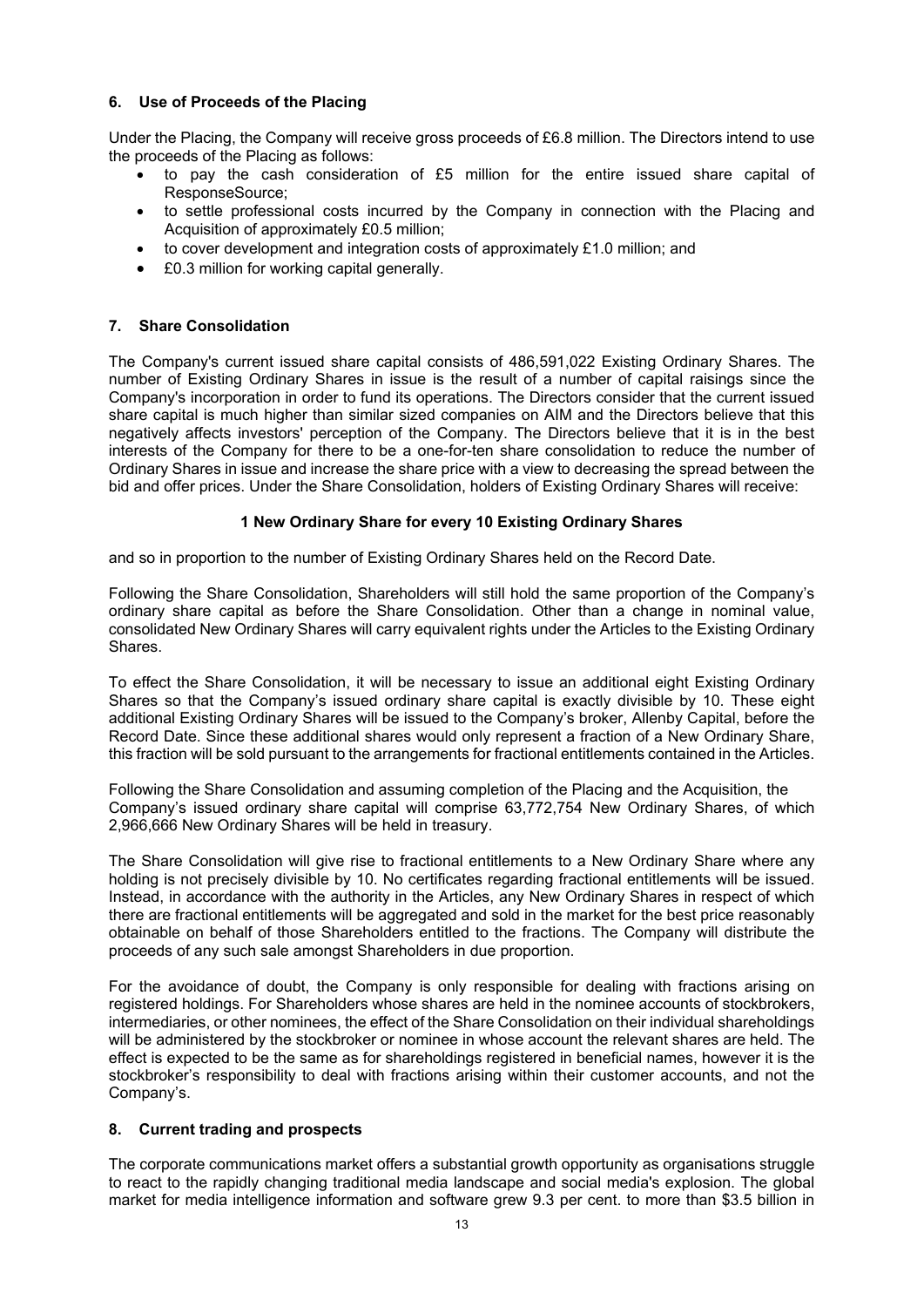2017 (Source: Burton-Taylor International Consulting). The Company has also benefited from the recent introduction of the General Data Protection Regulation ("GDPR"), as Vuelio includes a range of solutions designed to help clients achieve and maintain compliance.

Access Intelligence has a substantial customer base of more than 1,500 clients spanning the public and private sectors and includes blue-chip enterprises, PR and digital agencies, public sector organisations, not-for-profits and SMEs.

Revenue increased by 10.3 per cent. to £4.3 million in the first six months to 31 May 2018. This growth was primarily a function of an increase in net Annual Contract Value ("ACV") during the twelve month period to 31 May 2018. Net ACV has continued to grow during the third quarter of the 2018 financial year and the Company continues to trade in line with market expectations.

## **9. Related party transactions**

3,244,210 Second Placing Shares were conditionally subscribed by Kestrel Partners LLP, 715,764 First Placing Shares were conditionally subscribed by Elderstreet Draper Esprit VCT Plc and 662,434 First Placing Shares were conditionally subscribed by Unicorn AIM VCT Plc with the remainder of the Placing Shares being conditionally subscribed by institutional and other investors.

Kestrel Partners LLP, Elderstreet Draper Esprit VCT Plc and Unicorn AIM VCT Plc currently hold 21.11 per cent., 14.03 per cent. and 12.98 per cent. of the issued voting share capital of the Company, respectively, and therefore under the AIM Rules are each a "Substantial Shareholder" as defined therein. Accordingly, Kestrel Partners LLP, Elderstreet Draper Esprit VCT Plc and Unicorn AIM VCT Plc are deemed to be related parties under the AIM Rules.

Joanna Arnold and Chris Pilling, the Independent Directors, having consulted with Allenby Capital, the Company's nominated adviser, consider that the terms of the Placing are fair and reasonable insofar as the Shareholders are concerned.

## **10. Directors' participation**

Christopher Satterthwaite and Mark Fautley, Non-Executive Chairman and Chief Financial Officer of the Company respectively, have conditionally subscribed for 52,632 Second Placing Shares and 31,578 Second Placing Shares, respectively. Accordingly, at Admission Christopher Satterthwaite and Mark Fautley will hold 0.09 per cent. and 0.05 per cent., respectively, of the Enlarged Voting Share Capital.

## **11. Application for Admission to AIM**

Application will be made to the London Stock Exchange for the Placing Shares to be admitted to trading on AIM. It is anticipated that Admission will become effective and that dealings in the First Placing Shares will commence at 8.00 a.m. on 2 November 2018 and that Admission will become effective and dealings in the Second Placing Shares and the Consideration Shares will commence at 8.00 a.m. on 5 November 2018.

## **12. Extraordinary General Meeting**

The notice convening the Extraordinary General Meeting to be held at the Company's offices, Longbow House, 20 Chiswell Street, London, EC1Y 4TW at 10.30 a.m. on 1 November 2018 is set out at the end of this Circular. At the EGM, Shareholders will consider following resolutions:

- (a) an ordinary resolution to effect the Share Consolidation, such resulting New Ordinary Shares having the same rights and being subject to the same restrictions (save as to nominal value) as the Existing Ordinary Shares as set out in the Articles;
- (b) an ordinary resolution to grant the Directors authority to allot the Consideration Shares, the Placing Shares and such number of New Ordinary Shares as is equivalent to one third of the Enlarged Voting Share Capital; and
- **(c)** a special resolution to disapply Shareholders' statutory pre-emption rights which would otherwise apply to the allotment of the Placing Shares and in respect of such number of New Ordinary Shares as is equivalent to 10 per cent. of the Enlarged Voting Share Capital.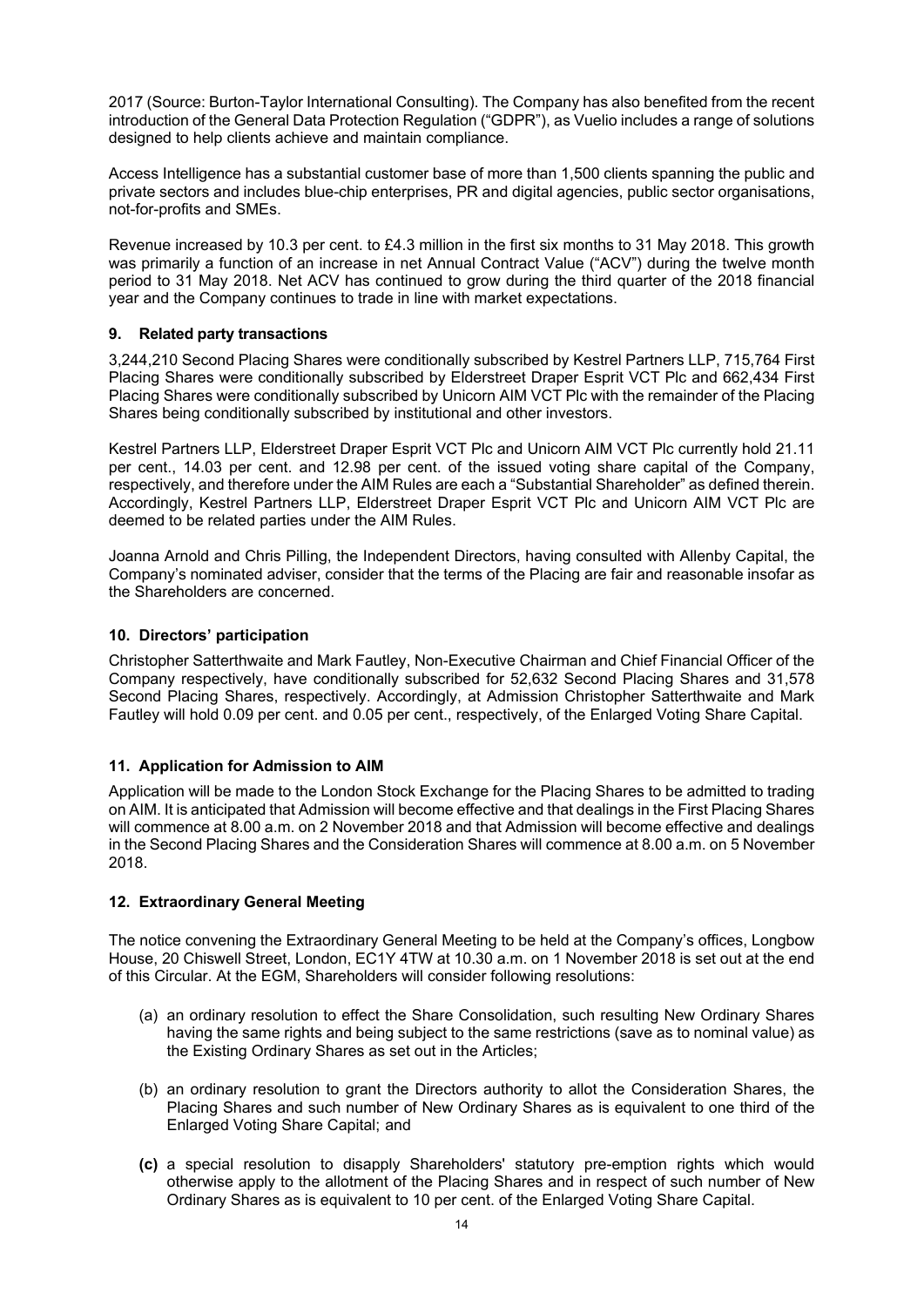## **13. Action to be taken**

You will find accompanying this Circular a Form of Proxy for use at the Extraordinary General Meeting. Whether or not you intend to attend the EGM, you are requested to complete, sign and return the Form of Proxy in accordance with the instructions printed on it to the Company's Registrars, Neville Registrars, as soon as possible and, in any event, so as to arrive no later than 10.30 a.m. on 30 October 2018. Your proxy will be able to vote for you if you are prevented from attending the Extraordinary General Meeting.

Completion and return of the Form of Proxy will not affect Shareholders' rights to attend and vote in person at the Extraordinary General Meeting if they so wish. Further information regarding the appointment of proxies can be found in the notes to the Notice of EGM.

Shareholders who hold their Existing Ordinary Shares in uncertificated form and receive this Circular and the accompanying Form of Proxy through their broker or other intermediary should complete and send a letter of direction in accordance with the instructions provided by their broker or other intermediary. Many brokers provide a form and opportunity to submit voting instructions online.

## **14. Availability of this Circular**

Copies of this Circular will be available to the public, free of charge, at the Company's registered office and at the offices of Allenby Capital, 5 St Helen's Place, London, EC3A 6AB, during usual business hours on any weekday (Saturdays, Sundays and public holidays excepted) until the date of the EGM. This Circular will also be available on the Company's website: www.accessintelligence.com.

## **15. Recommendation**

**The Directors consider that the Proposals are in the best interests of the Company and its Shareholders as a whole. Accordingly, the Directors unanimously recommend that Shareholders vote in favour of the Resolutions to be proposed at the Extraordinary General Meeting, as they intend to do in respect of their aggregate holding of 47,619,953 Existing Ordinary Shares, representing approximately 10.42 per cent. of the Company's existing voting share capital.** 

Yours sincerely

Christopher Satterthwaite *Non-Executive Chairman*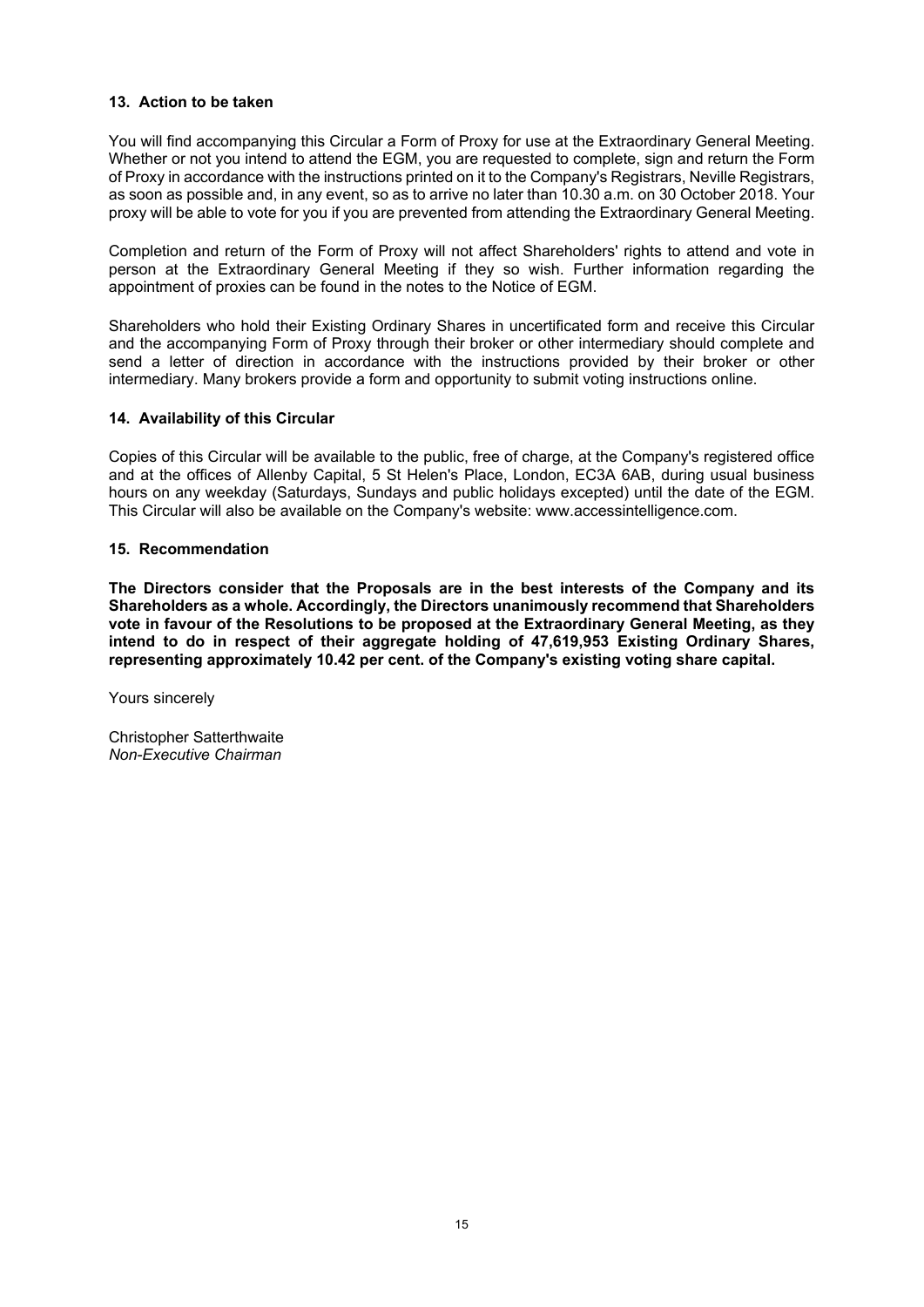# **ACCESS INTELLIGENCE PLC**

*(Incorporated and registered in England and Wales under the Companies Acts 1985 and 2006 with registered no. 04799195)* 

# **NOTICE OF EXTRAORDINARY GENERAL MEETING**

**NOTICE IS GIVEN** that an Extraordinary General Meeting of Access Intelligence Plc ("Access Intelligence" or the "Company") will be at the Company's offices, Longbow House, 20 Chiswell Street, London, EC1Y 4TW at 10.30 a.m. on 1 November 2018 for the purpose of considering and, if thought fit, passing the following resolutions, of which resolution numbered 1 and 2 will be proposed as ordinary resolutions and resolution numbered 3 will be proposed as an special resolution:

## **ORDINARY RESOLUTIONS**

- 1. **THAT** the directors of the Company (the "Directors") are authorised to consolidate every 10 ordinary shares of £0.005 each in the capital of the Company as at 6.00 p.m. on 1 November 2018 (or such other time and date as the Directors may determine) (the "Existing Ordinary Shares") into one new ordinary share of £0.05, having the same rights as the Existing Ordinary Shares.
- 2. **THAT** the Directors are generally and unconditionally authorised for the purposes of Section 551 of the Companies Act 2006 (the "Act"), in substitution for all previous authorisations, to exercise all the powers of the Company to allot shares in the Company and to grant rights to subscribe for or convert any security into shares in the Company ("Rights") up to an aggregate nominal amount of £1,769,118 comprising:
	- (a) up to an aggregate nominal value of £39,683 in connection with the acquisition of the entire issued share capital of ResponseSource Limited pursuant to a share purchase agreement dated 9 October 2018, further details of which are set out in the circular to shareholders of which this notice forms part (the "Acquisition");
	- (b) up to an aggregate nominal value of £716,000 in connection with a placing pursuant to the terms of a placing agreement between the Company and Allenby Capital Limited dated 9 October 2018, further details of which are set out in the circular to shareholders of which this notice forms part (the "Placing"); and
	- (c) otherwise than in connection with the Placing and the Acquisition, up to an aggregate nominal value of £1,013,435 (being approximately one third of the aggregate nominal value of the Company's issued voting share capital immediately following the Placing and Acquisition),

provided that this authorisation shall, unless previously revoked by resolution of the Company, expire at the conclusion of the annual general meeting of the Company to be held in 2019. The Company may, at any time before such expiry, make offers or enter into agreements which would or might require shares to be allotted or Rights to be granted after such expiry and the Directors may allot shares or grant Rights in pursuance of any such offer or agreement as if this authorisation had not expired.

# **SPECIAL RESOLUTION**

- 3. **THAT** subject to and conditional upon Resolution 2 being passed the Directors are empowered pursuant to Section 570 of the Act to allot equity securities (within the meaning of Section 560 of the Act) for cash pursuant to the authorisation conferred by Resolution 2 above as if Section 561 of the Act did not apply to the allotment, provided that this power shall be limited to:
	- (a) the allotment of equity securities up to an aggregate nominal amount of £716,000 pursuant to the Placing;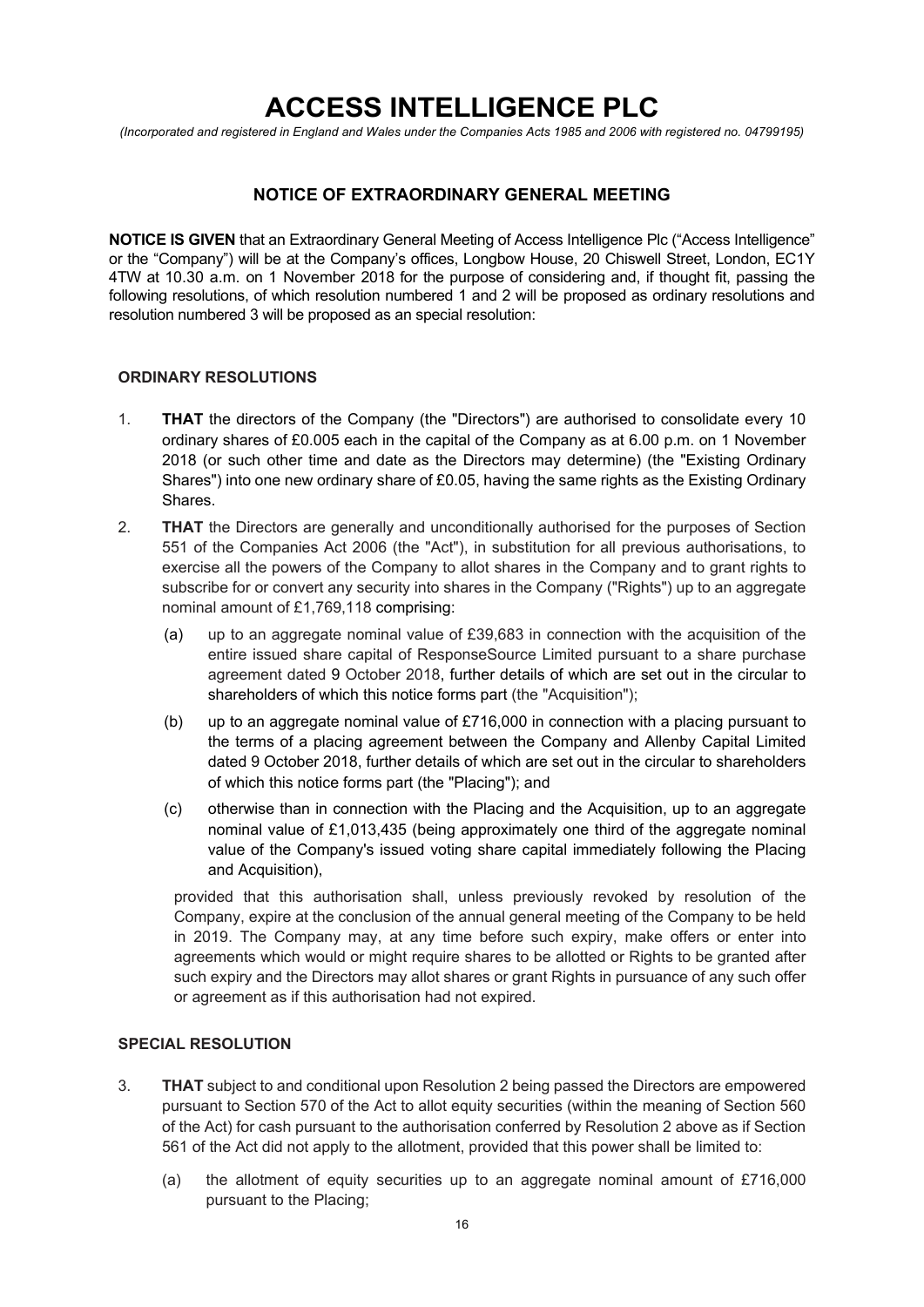- (b) the allotment of equity securities in connection with an offer of, or invitation to apply for, equity securities made (i) to holders of Ordinary Shares in the Company in proportion (as nearly as may be practicable) to the respective numbers of Ordinary Shares held by them on the record date for such offer and (ii) to holders of other equity securities as may be required by the rights attached to those securities or, if the Directors consider it desirable, as may be permitted by such rights, but subject in each case to such exclusions or other arrangements as the Directors may deem necessary or expedient in relation to treasury shares, fractional entitlements, record dates or legal or practical problems in or under the laws of any territory or the requirements of any regulatory body or stock exchange; and
- (c) the allotment (otherwise than pursuant to paragraphs 3(a) and 3(b) above) of further equity securities up to an aggregate nominal amount of £304,031 (being approximately 10 per cent. of the aggregate nominal value of the Company's issued voting share capital immediately following the Placing and Acquisition),

provided that this power shall, unless previously revoked by resolution of the Company, expire at the conclusion of the annual general meeting of the Company to be held in 2019. The Company may, at any time before the expiry of this power, make offers or enter into agreements which would or might require equity securities to be allotted after such expiry and the Directors may allot equity securities in pursuance of any such offer or agreement as if this power had not expired.

## **By order of the Board of Directors: Registered Office: Registered Office: Registered Office:**

Michael Greensmith *Company Secretary*  9 October 2018

Longbow House 20 Chiswell Street London EC1Y 4TW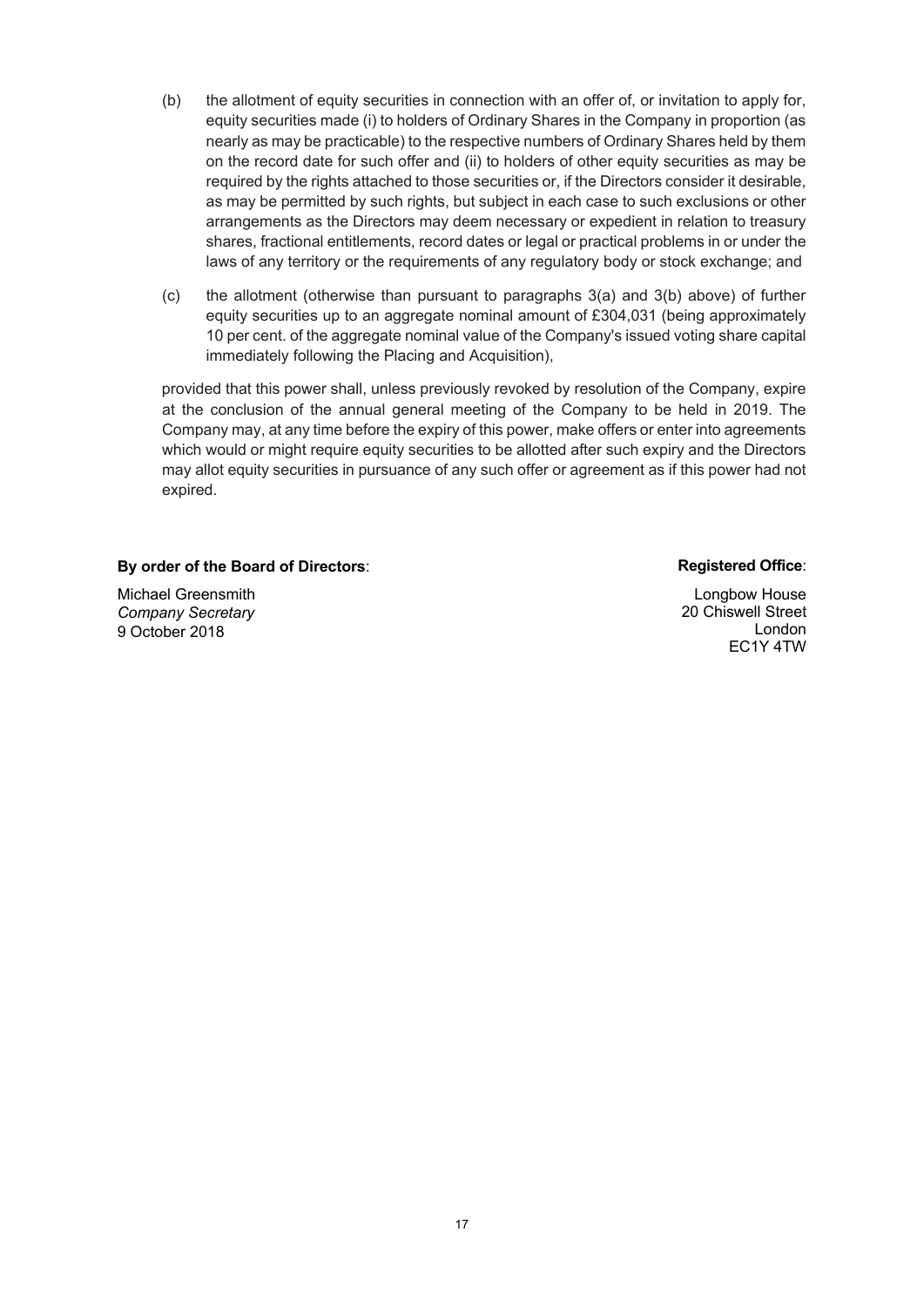## **Notes to the Notice of Extraordinary General Meeting**

#### *Entitlement to attend and vote*

- 1. The only members entitled to attend and vote at the meeting are those who are registered on the Company's register of members at:
	- 1.1 close of business on 30 October 2018; or
	- 1.2 if the meeting is adjourned, at close of business on the day two days prior to the adjourned meeting.

#### *Appointment of proxies*

- 2. If you are a member of the Company at the time set out in note 1 above, you are entitled to appoint a proxy to exercise all or any of your rights to attend, speak and vote at the meeting and you should have received a proxy form with this notice of meeting. You can only appoint a proxy using the procedures set out in these notes and the notes to the proxy form.
- 3. A proxy does not need to be a member of the Company but must attend the meeting to represent you. Details of how to appoint the chairman of the meeting or another person as your proxy using the proxy form are set out in the notes to the proxy form. If you wish your proxy to speak on your behalf at the meeting you must appoint your own choice of proxy (not the chairman) and give your instructions directly to the relevant person.
- 4. You may appoint more than one proxy so long as each proxy is appointed to exercise rights attached to different shares. You may not appoint more than one proxy to exercise rights attached to any one share. To appoint more than one proxy, you must complete a separate proxy form (which you may photocopy) for each proxy and specify against the proxy's name the number of shares over which the proxy has rights. If you are in any doubt as to the procedure to be followed for the purpose of appointing more than one proxy you must contact the Company's registrars, Neville Registrars on +44 (0)121 585 1131. Calls cost 12 pence per minute plus your phone company's access charge. If you are outside the United Kingdom, please call +44 (0)121 585 1131. Calls outside the United Kingdom will be charged at the applicable international rate. Neville Registrars is open between 9.00 am – 5.00 pm, Monday to Friday excluding public holidays in England and Wales.
- 5. If no voting indication is given, your proxy will vote or abstain from voting at their discretion. Your proxy will vote (or abstain from voting) as they think fit in relation to any other matter which is put before the meeting.

#### *Appointment of proxy using hard copy proxy form*

6. The notes to the proxy form explain how to direct your proxy how to vote on the resolution or withhold their vote. To appoint a proxy using the proxy form, it must be:

6.1 completed and signed;

6.2 sent or delivered to the Company's registrar, Neville Registrars Limited, Neville House, Steelpark Road, Halesowen, B62 8HD; and

6.3 received by the Company's registrar no later than 10.30 a.m. on 30 October 2018.

7. In the case of a member which is a company, the proxy form must be executed under its common seal or signed on its behalf by an officer of the company or an attorney for the company. Any power of attorney or any other authority under which the proxy form is signed (or a duly certified copy of such power or authority) must be included with the proxy form.

#### *Appointment of proxies through CREST*

8. CREST members who wish to appoint a proxy or proxies by utilising the CREST electronic proxy appointment service may do so for the meeting and any adjournment(s) of it by using the procedures described in the CREST Manual (available from https://www.euroclear.com/site/public/EUI). CREST Personal Members or other CREST sponsored members, and those CREST members who have appointed a voting service provider(s), should refer to their CREST sponsor or voting service provider(s), who will be able to take the appropriate action on their behalf. In order for a proxy appointment made by means of CREST to be valid, the appropriate CREST message (CREST Proxy Instruction) must be properly authenticated in accordance with Euroclear UK & Ireland Limited's (EUI) specifications and must contain the information required for such instructions, as described in the CREST Manual. The message must be transmitted so as to be received by our agent (ID: 7RA11) by 10.30 a.m. on 30 October 2018. For this purpose, the time of receipt will be taken to be the time (as determined by the timestamp applied to the message by the CREST Applications Host) from which the issuer's agent is able to retrieve the message by enquiry to CREST in the manner prescribed by CREST. CREST members and, where applicable, their CREST sponsors or voting service providers should note that EUI does not make available special procedures in CREST for any particular messages. Normal system timings and limitations will therefore apply in relation to the input of CREST Proxy Instructions. It is the responsibility of the CREST member concerned to take (or, if the CREST member is a CREST personal member or sponsored member or has appointed a voting service provider(s), to procure that his CREST sponsor or voting service provider(s) take(s)) such action as is necessary to ensure that a message is transmitted by means of the CREST system by any particular time. In this connection, CREST members and, where applicable, their CREST sponsors or voting service providers are referred, in particular, to those sections of the CREST Manual concerning practical limitations of the CREST system and timings. The Company may treat as invalid a CREST Proxy Instruction in the circumstances set out in Regulation 35(5)(a) of the Uncertificated Securities Regulations 2001.